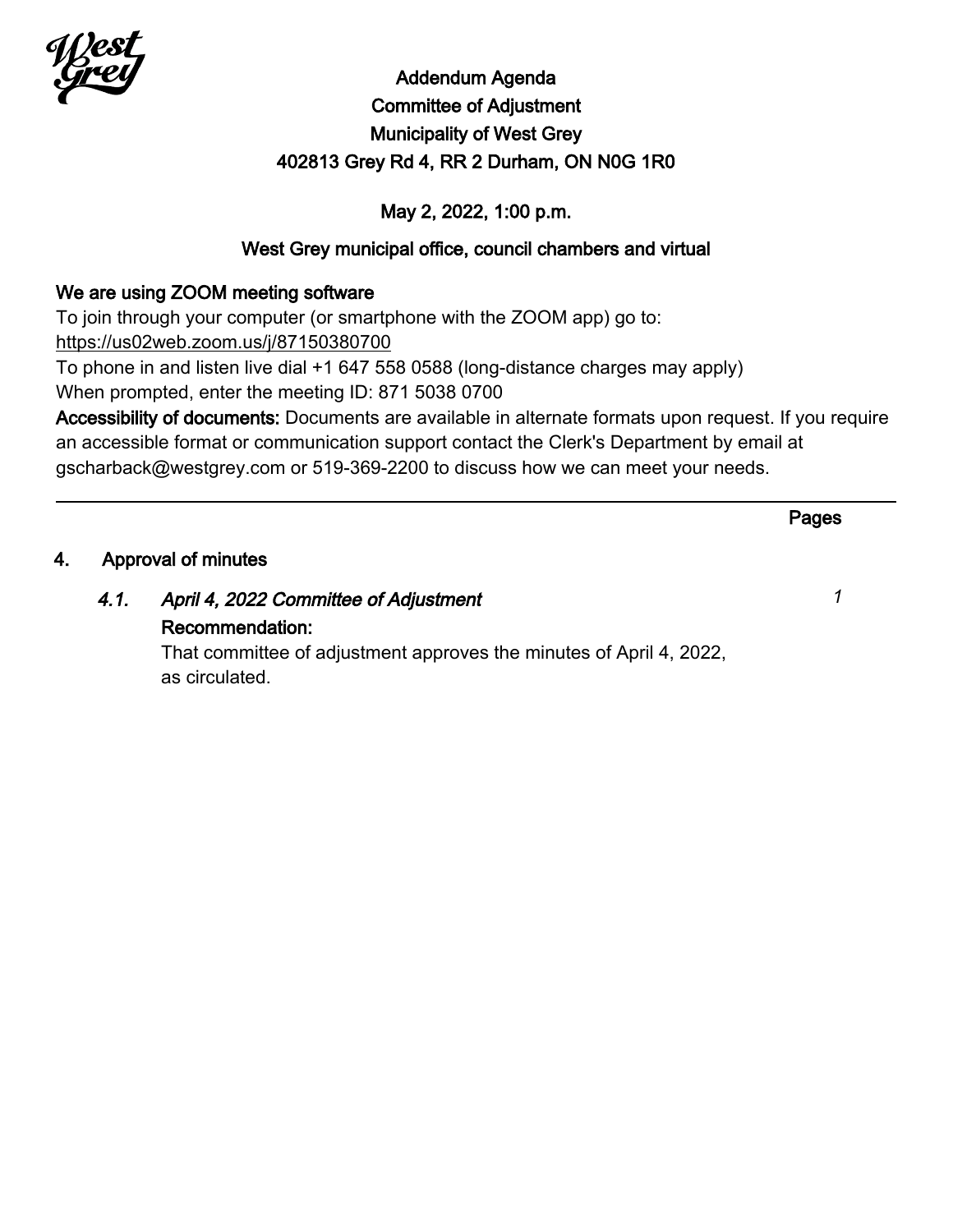1



# **Minutes Committee of Adjustment Municipality of West Grey April 4, 2022, 1 p.m. Virtual meeting**

|          | Committee members Chair T. Hutchinson, Member R. Hergert, Vice-Chair D.                 |
|----------|-----------------------------------------------------------------------------------------|
| present: | Hutchinson, Member C. Robinson, Member S. Townsend                                      |
|          | Staff members present: Chief Administrative Officer L. Johnston, Secretary-Treasurer G. |
|          | Scharback, Corporate and Community Initiatives Officer K.                               |
|          | Hewlett, Manager of Planning and Development L. Spencer,                                |
|          | Legislative Coordinator T. Patterson, Communications                                    |

## **1. Call to order**

Chair Hutchinson called the meeting to order at 1:00 p.m.

Coordinator S. Ferguson

Staff reviewed instructions for members of the public to participate via Zoom, telephone, and how to contact staff for assistance if disconnected. It was noted that this meeting will be livestreamed to the West Grey YouTube channel.

\_\_\_\_\_\_\_\_\_\_\_\_\_\_\_\_\_\_\_\_\_\_\_\_\_\_\_\_\_\_\_\_\_\_\_\_\_\_\_\_\_\_\_\_\_\_\_\_\_\_\_

# **2. Purpose of meeting**

Secretary-Treasurer Scharback advised that the purpose of this meeting is to allow the presentation of a minor variance application and a consent to sever application; and to allow interested members of the public the opportunity to ask questions or offer comments with regard to the applications.

A public registry for each application is available by email at sferguson@westgrey.com and if any member of the public would like to be notified in writing of the decision on this application they are to provide their name and mailing address by email or via the meeting chat function for the corresponding registry. This will also entitle one to be advised of a possible Ontario Land Tribunal hearing in the event the decision on the application is appealed.

# **3. Disclosure of pecuniary interest and general nature thereof**

None.

# **4. Approval of minutes**

**4.1 March 14, 2022 Committee of adjustment**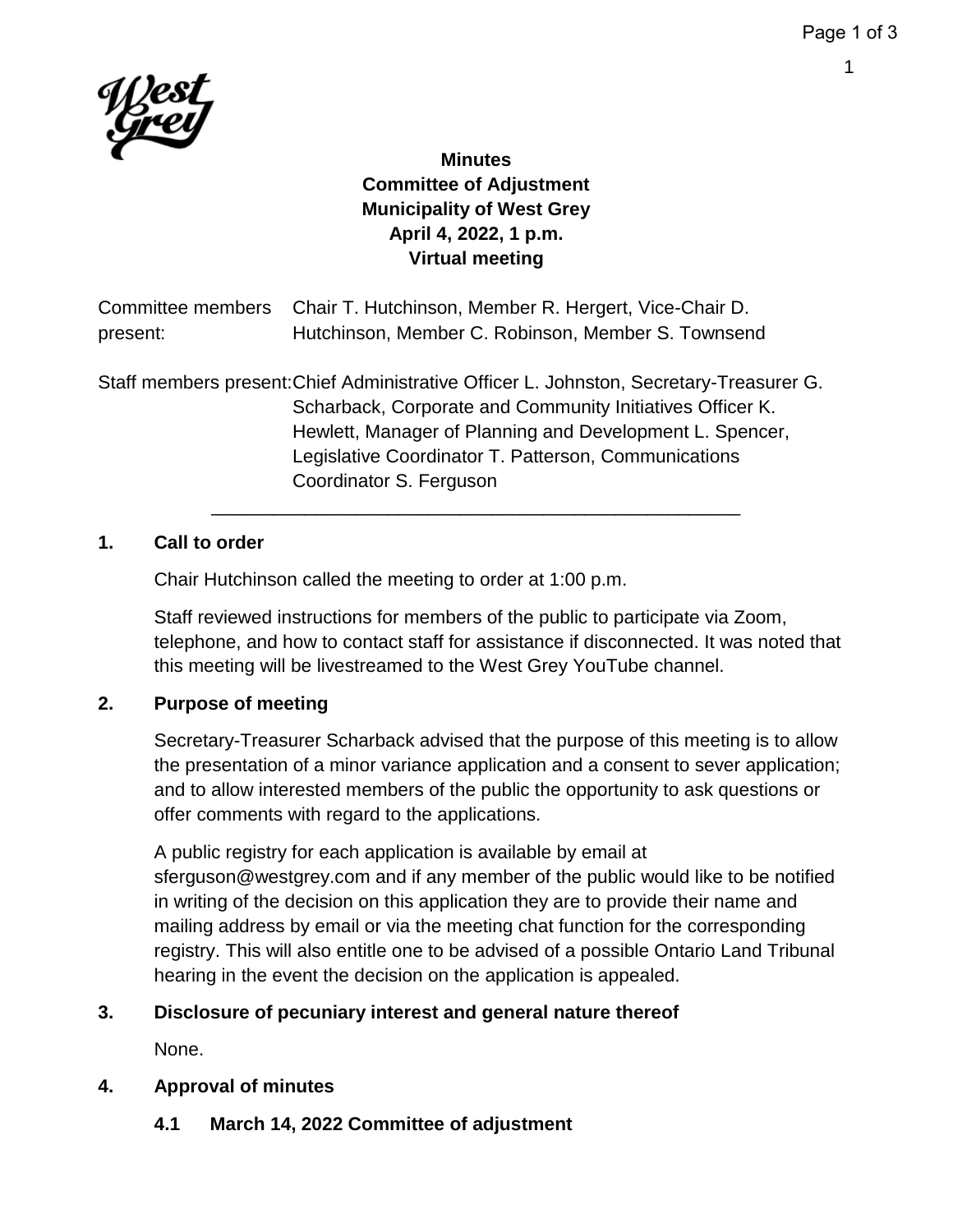# **Resolution: COA28-2022**

| Moved by:    | Member R. Hergert        |
|--------------|--------------------------|
| Seconded by: | Vice-Chair D. Hutchinson |

That committee of adjustment approves the minutes of March 14, 2022, as circulated.

### **Disposition: Carried**

# **5. Minor variance application No. A05.2022 - 415 Sligo Road, Township of Normanby**

### **5.1 Application No. A05.2022 - Mervin Weber and Ellen Weber**

## **5.2 Planner L. Spencer - report**

Planner Spencer recommended approval of the application as it is considered to maintain the general intent and purpose of the Official Plan, the general intent and purpose of the municipality's zoning by-law, is minor in nature and is considered a desirable use of the land and buildings.

The purpose of the application is to vary the provisions of section 10.2.4(d) to permit a reduced interior side yard setback of 1.0 metres (3 feet) whereas 15.2 metres (50 feet) is required. The effect of which will permit the construction of an accessory structure.

#### **5.3 Written comments received**

Written comments noting no objections were received from Grey County and Saugeen Valley Conservation Authority after publishing the agenda.

Grey County recommended that the structure have a 1 metre setback from the property line.

### **5.3.1 Enbridge Gas Inc.**

Written comments were received from Enbridge Gas Inc. noting no objections.

### **5.4 Verbal comments**

### **5.4.1 Committee members**

Councillor Hutchinson inquired about Grey County's recommendation for a 1 metre setback. Planner Spencer advised that the structure is meant to act as a buffer for the adjoining property and the setback assists in preserving as much land as possible.